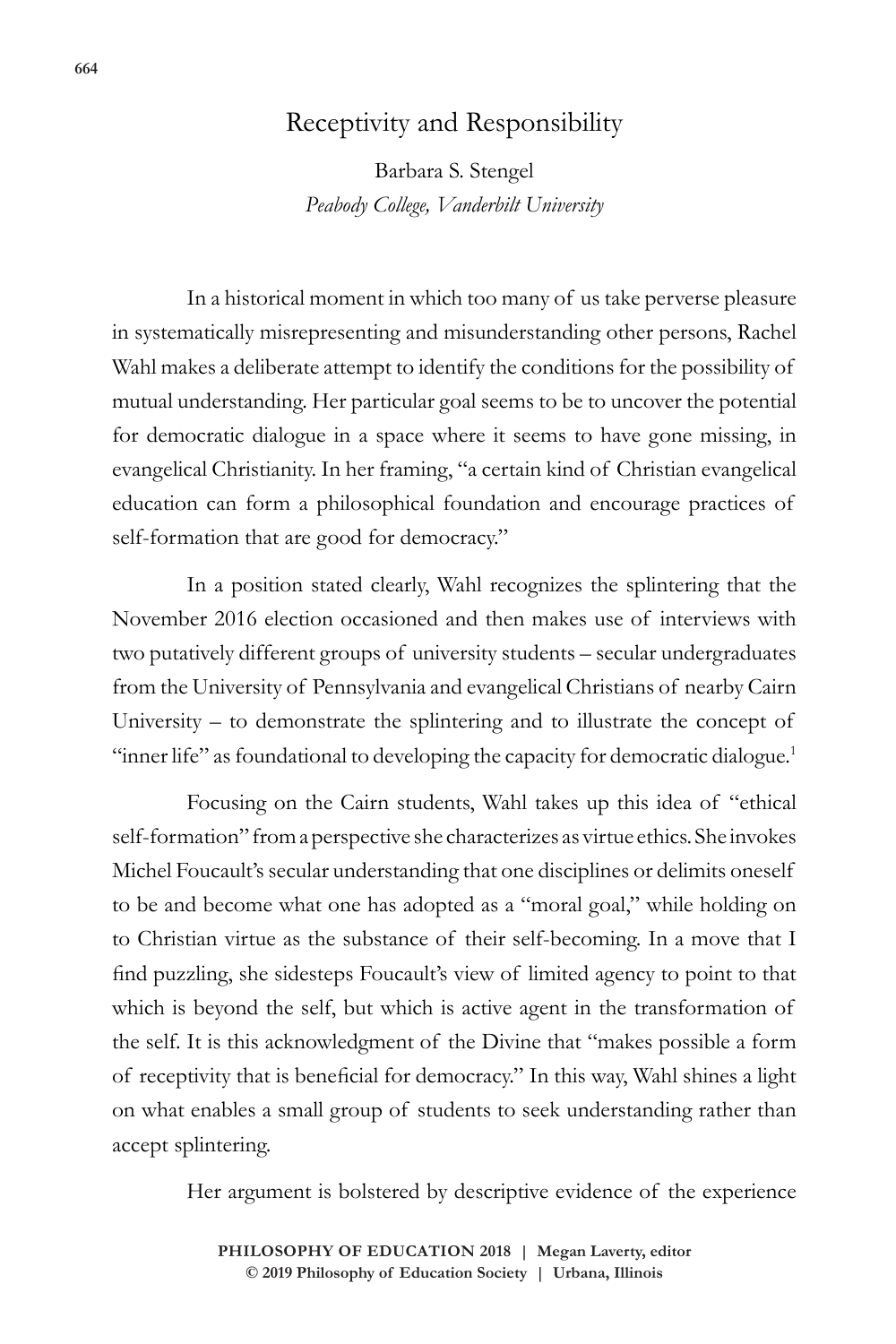of being open and being Christian, and I view this as a solid basis for pursuing her philosophical goals. The case proves nothing, yet it is a "proof," a test, of the plausibility of the philosophical possibility Wahl offers.

I find Wahl's argument here to be extremely interesting, if perhaps usefully wrong. I think she is right about something, but I am not sure exactly what that is. Below, I will dissect her major (two-part) claim to explain. However, both prongs of her claim depend on what she means by "a certain kind of Christian evangelical education," so I will start there.

First, it is an education that views reciprocal – not instrumental – dialogue as "an exercise in self-formation," tending toward the kind of [Christian] person one wants to be. Second, it involves the intentional formation of Cairn students as "Christians who can love and respect others, hold their commitments with humility, and dwell in uncertainty." Third, this intentional formation is conducted in part through a required class called "The Integrated Life" with the explicit goal of experiencing, valuing and practicing careful listening, thoughtful humility and the capacity for uncertainty *in the light of committed belief of Christian doctrine.*

I have no doubt about the value of education for dialogue, conducted with humility and practiced in the face of uncertainty. I agree that humility is underexplored and that uncertainty is a fact of  $21<sup>st</sup>$  century existence, especially after 9/11. I do wonder whether the education at UPenn might have the same focus or outcome. I also wonder whether the "uncertainty" Cairn claims as intrinsic to its mission is actually uncertainty at all. If a student has an unquestionable commitment to God as the designer of all experience, then what is the nature of the uncertainty that they are learning to live with and through? Is it existential uncertainty of the kind that at least some of the UPenn students feel in the face of an administration that careens from policy to practice and back again, threatening their physical, economic, and political futures?

The first half of Wahl's claim is that this "certain kind of Christian evangelical education can form a philosophical foundation [for a version of self-formation that is good for democracy]." I am not convinced that Wahl actually offers a philosophical foundation. She touts Barbara's way of thinking as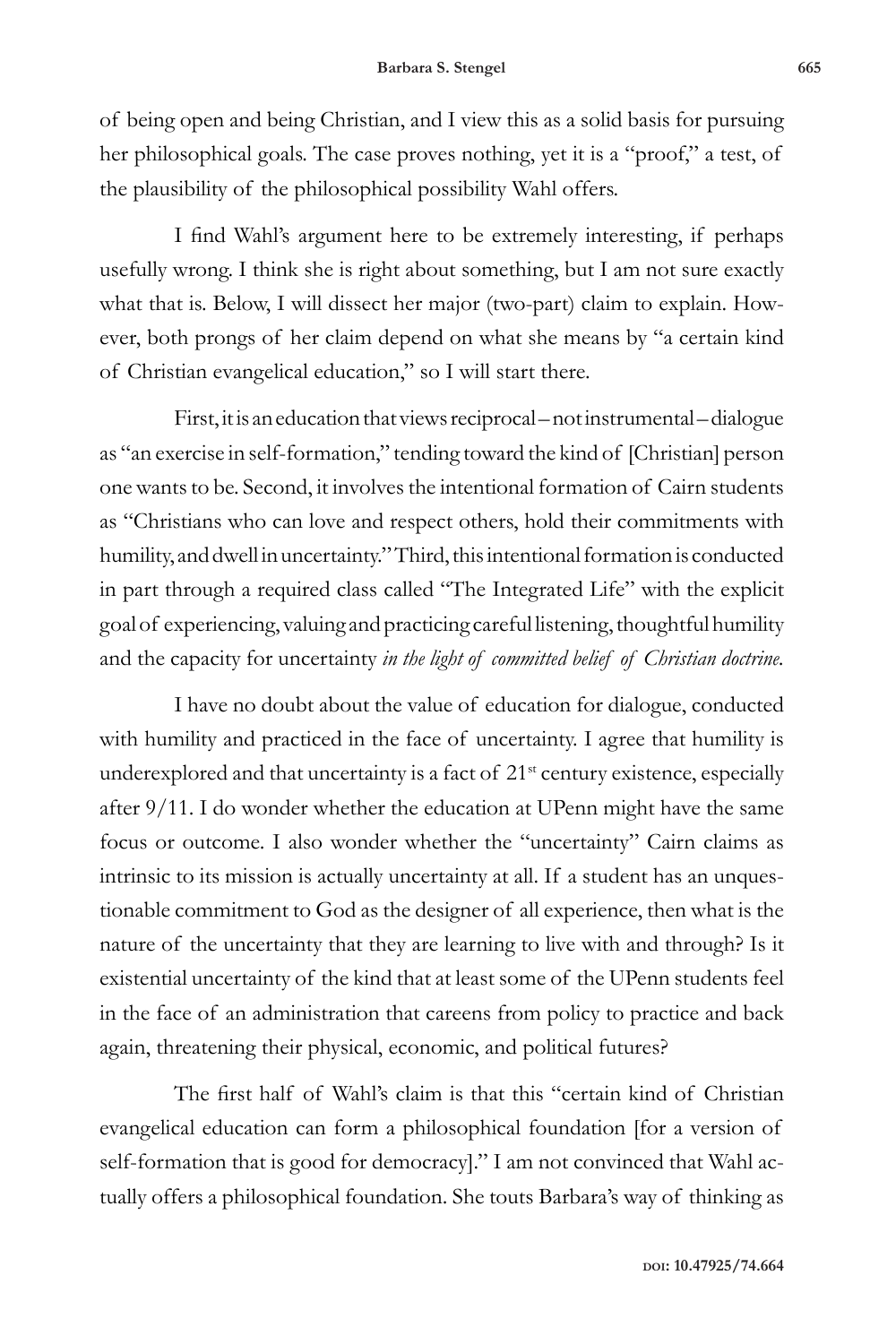non-consequentialist, apparently a good thing that distinguishes at least Barbara from most of the UPenn students. She also offers a provocative "evangelical insight" that to be instrumental, one must first become an instrument. Neither of these seem to me to be philosophical foundation for this version of self-formation, nor is it obvious why this would be good for democracy.

Here, I suggest that Wahl take a look at the Christian ethic of response outlined in H. Richard Niebuhr's *The Responsible Self.2* Niebuhr's framing of decision-making into action follows (in the tradition of Dewey and other pragmatists) a rhythm of response to prior action, in light of interpretation of the situation and anticipation of the consequences of possible responses, all within a community of action/practice. This framing of response is rendered explicitly Christian as a result of what Niebuhr calls the agent's "Center of Value," that is, the value that anchors all other valuing. This is consequentialist, but not only consequentialist; aware of principles, but not only deontological; informed by virtues as proven habits of response but not only virtue-driven. There is room in this view for humility in the face of complex circumstances and uncertainty in the light of not-totally-predictable consequences. Niebuhr's *phenomenology* of persons' move(s) to action describes the way in which both the Cairn students and the UPenn students, respond. What differentiates them is the Center of Value (and the derived system of values) that they hold. The Cairn students claim Christ-centeredness; the UPenn students' centeredness is unstated and unexplored here.

That this philosophical foundation might be good for democracy is congruent with much of what Wahl has to say about the Cairn students, but has the virtue of applying to the UPenn students as well.

The second half of Wahl's claim is that a Cairn education encourages practices of (ethical) self-formation – in particular a disposition of receptivity – good for democracy. Wahl seems to highlight the quality of that receptivity in Barbara as:

> 1) Ability to learn from those whose political views conflict with her own.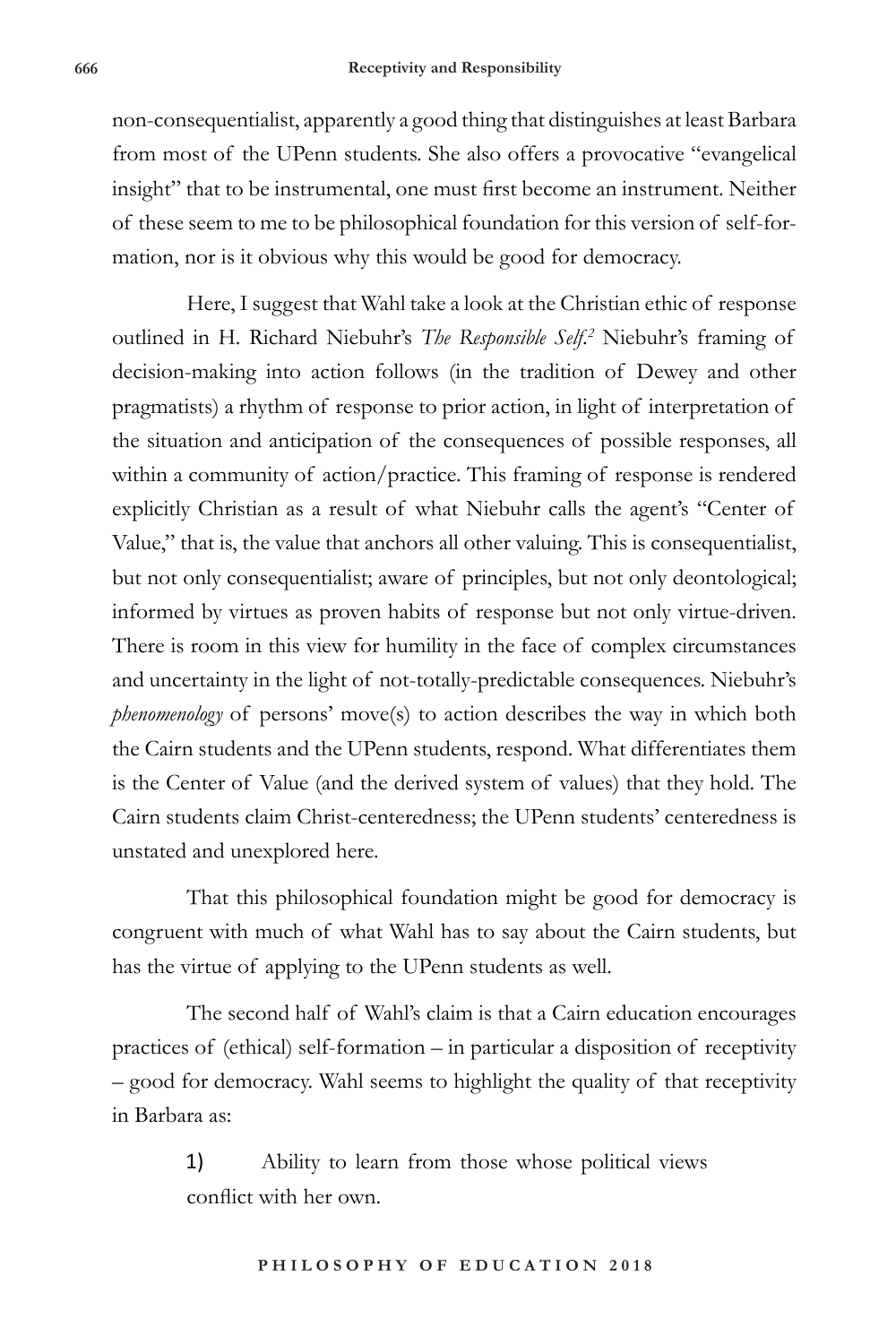2) Ability to hold competing truths in her mind without rushing to a resolution.

For anyone who knows the example of the New Testament Jesus, this *imitatio Christi* is appealing. Wahl praises Barbara for seeking to "understand different perspectives rather than fighting for what she believes." She highlights the discomfort of the UPenn students who lack the faith that all will be well (especially if they don't take action). They take responsibility *before* they understand. Barbara seeks to understand but not to take responsibility.

I agree completely with Wahl (and John Dewey, Jane Addams, William James, and Mary Parker Follett) that the abilities highlighted here are basic democratic dispositions. I agree with Wahl (and the same cast of pragmatist characters) that dialogue is an exercise in ethical self-formation, that one shows (and becomes) who one is through dialogue. I am not certain that I would call this "inner work," if by that term we mean to distinguish it from the development of the community that is democratic.

Wahl suggests that the "secular" UPenn students without a centering and calming Christian faith may not listen because they think the stakes are too high, i.e. they perceive a "political emergency." She seems to believe that the faith-based folks are better off when it comes to the behaviors that enact democracy. I don't have to discount the value of the humility and the capacity to listen to diverse others evidenced in Barbara's interview to know that it is not OK to act as if we are not in the throes of a political emergency. I wonder whether the UPenn students who seem to be more accurately interpreting the state of the political world can listen to the Cairn students despite the uncertainty and anxiety built into their understanding.

Barbara says, "I'm so confident in what I believe that I don't have to be afraid of other people." Fair enough. Fear is a critical token in the splintering of American democratic practice and deserves much more attention than Wahl or I give it. But there seems to be an under-meaning in what Barbara says: the others are the ones who are afraid – and should be because they don't have Jesus Christ. She can be a sinner who is forgiven. They are also sinners but do